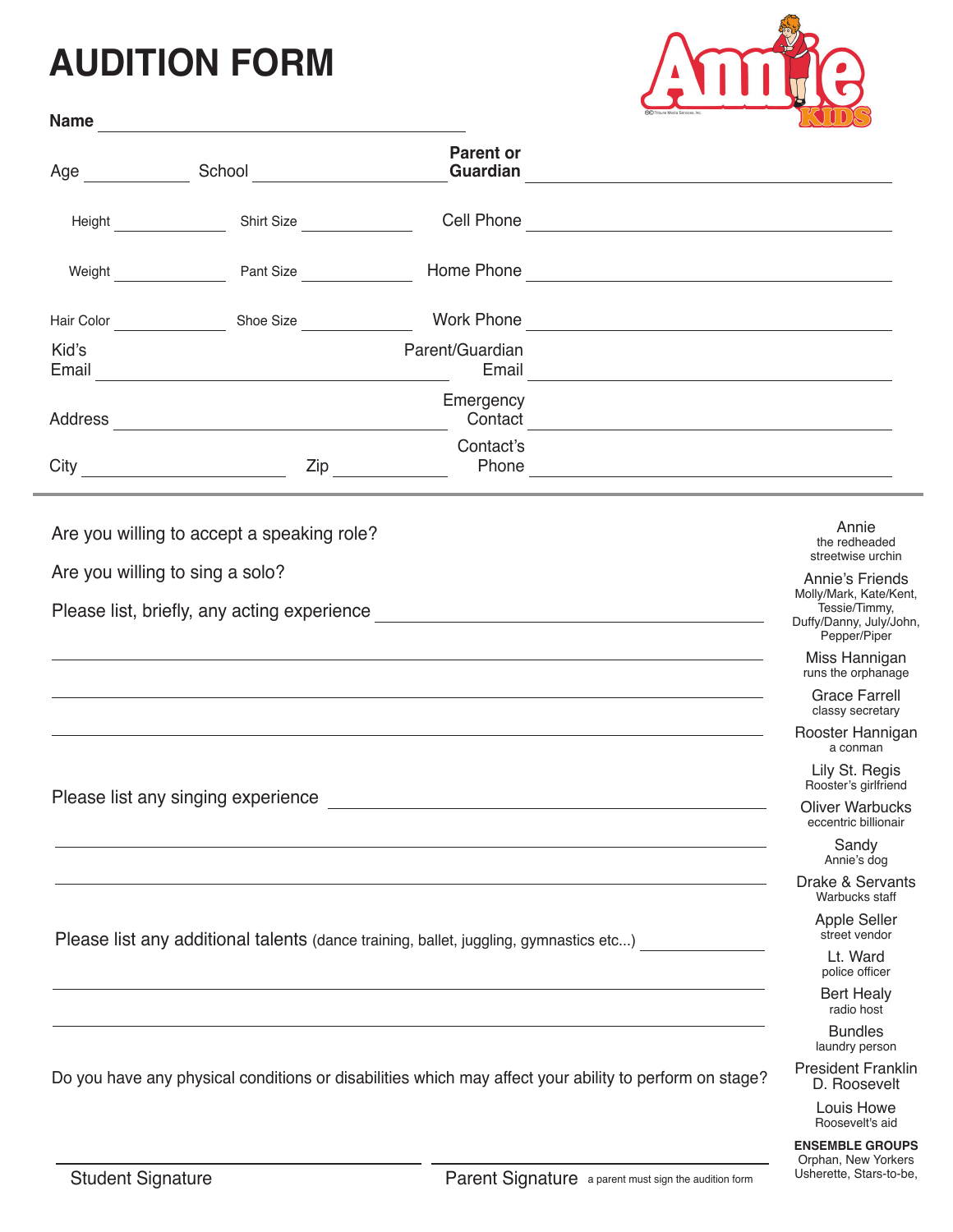## **PREPARING FOR AUDITIONS**

**Fill out an audition form and review the rehearsal schedule. Children should plan to be at SAAC for auditions at 3:45pm on both Tuesday and Thursday, January 22 and 24.** Everyone will be taught a song and some simple dance steps. Wear appropriate footwear and be prepared to move.

Two songs will be used in auditions; *N.Y.C.* and *Maybe*. We will teach the songs at the audition. For those that want to listen to and learn the songs before arriving for the audition, look online at the SAAC website for video links to the songs. Those wishing to be considered for a primary storyteller role will be asked to read at auditions - no preparation required.

**Rehearsal Schedule: Doing a musical takes time and commitment from all involved. Please review the schedule to make sure you and your child can make the commitment to the project. Some roles, i.e., Orphan Ensemble, Ushers, New Yorkers, and Servants may not be required to attend every rehearsal. Accepting a role acknowledges that you agree to the commitment required. Parents should be prepared to attend a parents' meeting at 5:30pm following rehearsal on January 29 where further information on scheduling will be provided.**

| <b>SUNDAY</b>               | <b>MONDAY</b>                                                                       | <b>TUESDAY</b>                                         | <b>WEDNESDAY</b>                | <b>THURSDAY</b>                                             | <b>FRIDAY</b>                           | <b>SATURDAY</b>                                      |
|-----------------------------|-------------------------------------------------------------------------------------|--------------------------------------------------------|---------------------------------|-------------------------------------------------------------|-----------------------------------------|------------------------------------------------------|
| $\,6\,$                     | $\overline{7}$                                                                      | 8 First Day School                                     | 9                               | 10 5pm Party<br><b>Meet &amp; Greet</b>                     | 11                                      | 12                                                   |
| 13                          | 14                                                                                  | 15                                                     | 16                              | 17                                                          | 18                                      | 19                                                   |
| 20                          | 21<br>No School<br>Martin Luther King Day                                           | 22<br>WEEK <sub>1</sub><br>3:45 PM<br><b>AUDITIONS</b> | 23                              | 24<br>3:45 PM<br><b>AUDITIONS</b>                           | 25                                      | 26                                                   |
| 27                          | 28 WEEK 2                                                                           | 29 3:45-5:30<br><b>Rehearsal</b><br>5:30pm Meeting     | 30                              | 31 3:45-5:30<br><b>Rehearsal</b>                            | 1<br>m<br>쀼                             | $\overline{2}$                                       |
| 3                           | WEEK 3.<br>4                                                                        | 5<br>3:45-5:30<br><b>Rehearsal</b>                     | 6                               | $\overline{7}$<br>$3:45 - 5:30$<br><b>Rehearsal</b>         | 8                                       | 9                                                    |
| 10                          | 11<br>WEEK 4                                                                        | 12 3:45-5:30<br><b>Rehearsal</b>                       | 13                              | 14 3:45-5:30<br><b>Rehearsal</b><br>Valentine's Day         | 15<br>No School<br>Winter Holiday       | 16                                                   |
| 17                          | 18<br>WEEK <sub>5</sub><br><b>Classes will Meet</b><br>No School<br>Presidents' Day | 19 3:45-5:30<br><b>Rehearsal</b>                       | 20                              | 21 3:45-5:30<br><b>Rehearsal</b>                            | 22                                      | 23                                                   |
| 24                          | 25<br>WEEK 6                                                                        | 26 3:45-5:30<br>Rehearsal                              | 27                              | 28 3:45-5:30<br><b>Rehearsal</b>                            | $\mathbf{1}$                            | $\overline{2}$                                       |
| 3                           | WEEK 7<br>4                                                                         | 5<br>$3:45 - 5:30$<br>Rehearsal                        | 6                               | $3:45 - 5:30$<br>$\overline{7}$<br><b>Rehearsal</b>         | <b>MARCHOO</b>                          | 9                                                    |
| 10                          | 11<br>WEEK <sub>8</sub>                                                             | 12 3:45-5:30<br><b>Rehearsal</b>                       | 13                              | 14 3:45-5:30<br><b>Rehearsal</b>                            | 15                                      | 16                                                   |
| 17                          | 18<br>Spring<br>Break                                                               | Spring<br>Break<br>19                                  | 20<br>Spring<br>Break           | 21<br>Spring<br>Break                                       | 22<br>Spring<br>Break                   | 23                                                   |
| 24                          | 25<br>WEEK <sub>9</sub>                                                             | 26<br>3:45-5:30<br>Rehearsal                           | 27                              | 28<br>3:45-5:30<br>Rehearsal                                | 29                                      | 30                                                   |
| 31<br><b>Set</b><br>Workday | WEEK 10<br>1<br><b>APRIL</b>                                                        | $\overline{2}$<br>$3:45 - 5:30$<br><b>Rehearsal</b>    | 3                               | $\overline{4}$<br>$3:45-5:30$<br><b>Rehearsal</b>           | 5                                       | 6<br><b>Tech</b><br>Rehearsal<br>afternoon           |
| $\overline{7}$              | 8<br>WEEK 11                                                                        | 9<br><b>Dress</b><br>Rehearsal                         | 10<br><b>Dress</b><br>Rehearsal | <b>11 Production</b><br><b>Schools</b><br>8:30, 10:30, 1:00 | <b>12 Production</b><br><b>7PM Show</b> | 13 Production<br><b>11AM Show</b><br><b>2PM Show</b> |

Form Updated 12-18-18